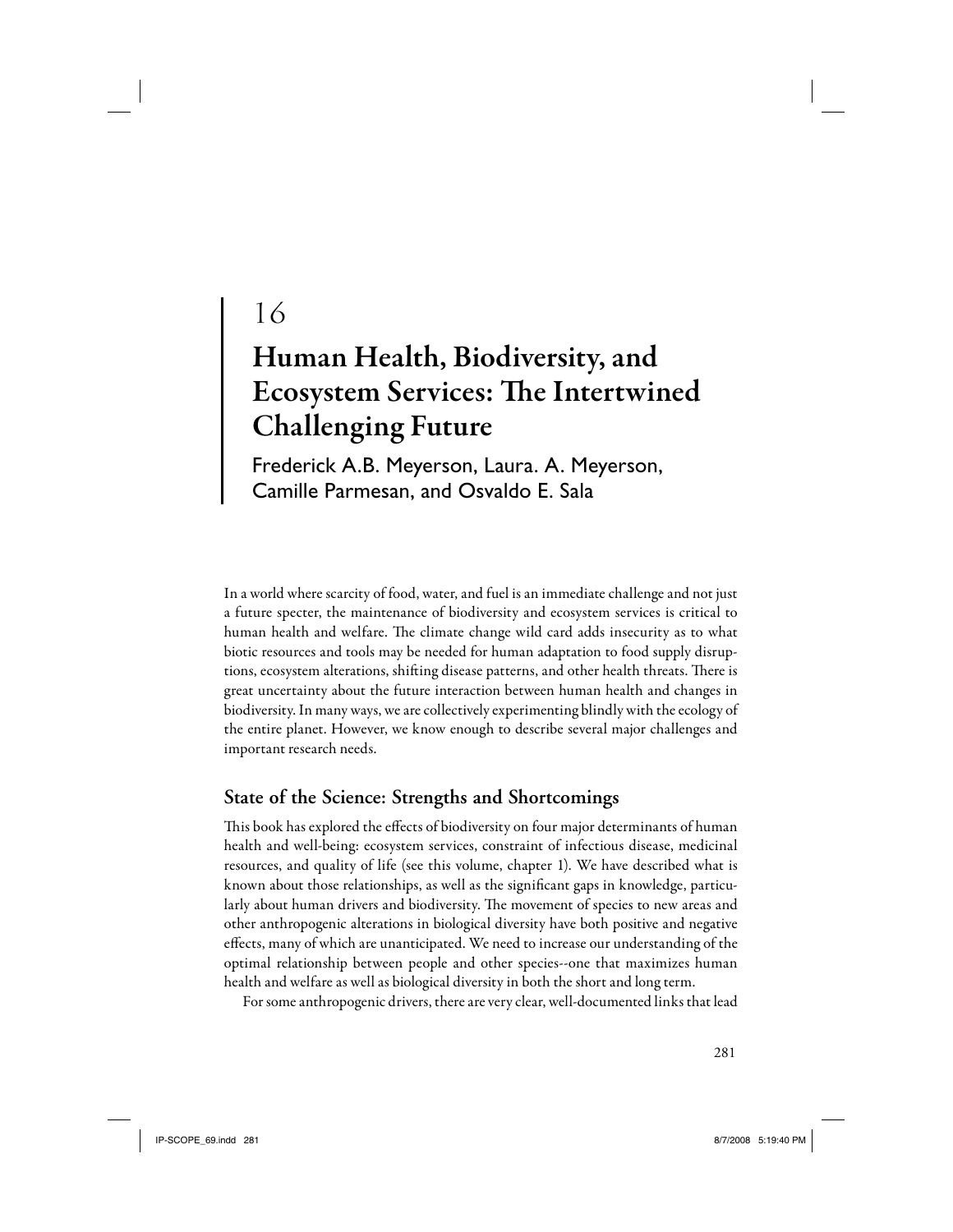#### 282 | PART V. BIODIVERSITY AS A RESOURCE FOR MEDICINE

all the way from biodiversity alteration or degradation to impacts on human health. For example, the shift to irrigated agriculture, which increases food production and nutrition, also increases available habitat for mosquitoes, raising the incidence of mosquitoborne diseases such as malaria and dengue fever (see this volume, chapter 2). A similar case can be made for Lyme disease, for which human-caused habitat fragmentation, suburbanization, and the resultant growing deer and deer mice populations with little predation have boosted both the number of ticks and the potential for interactions with people.

For other drivers, the links are inferred, but rigorous documentation is lacking. For example, many studies have demonstrated cause-and-effect relationships among anthropogenic land conversion, degradation of watersheds, and human health threats (e.g., eutrophication, increased contaminants, and pathogen introduction) (see this volume, chapters 3, 8, 9, and 10). However, few data exist to link and quantify the relationships between alteration of biodiversity and water quality, or to explain the role of aquatic biodiversity in human health (see this volume, chapter 8).

For certain drivers, our understanding of the links is still very weak. Climate change is an important example, in part because the scope of the projected changes in temperature, precipitation, and other factors are outside our recent human experience, particularly during the short period in which we have been conducting ecological research. The studies that do exist are almost all correlational, with essentially no experimental work. However, logical extrapolation and inference all lead to an expectation of increases in tropical diseases in North America and Europe. Yet lack of rigorous studies (even correlational ones) and lack of experimental work to nail down mechanisms (especially geographic variation in the thermal ecology of diseases) make projections very vague, with high uncertainty for any given region (see this volume, chapter 14).

## **Future Research Needs**

Science has been successful in unearthing a vast amount of information on human physical and mental health, biodiversity, and ecosystem functions and processes. Less clear, however, are the relationships between and among these diverse areas, such as the links between microbial diversity, human health, and ecosystem services. In large part, this may be due to the paucity of collaboration across disciplines--particularly the medical, natural, and social sciences. The recent call for the expansion of interdisciplinary education has been answered by many universities around the world, but this is still a new and complicated endeavor. It is still uncertain whether those educated in this manner will be more effective at addressing current and future challenges than strictly disciplinary scientists and practitioners.

While interdisciplinary research teams have made headway into unraveling some complex global phenomena such as the biogeochemical processes of climate change, other relationships, such as the consequences of biodiversity loss for human well-being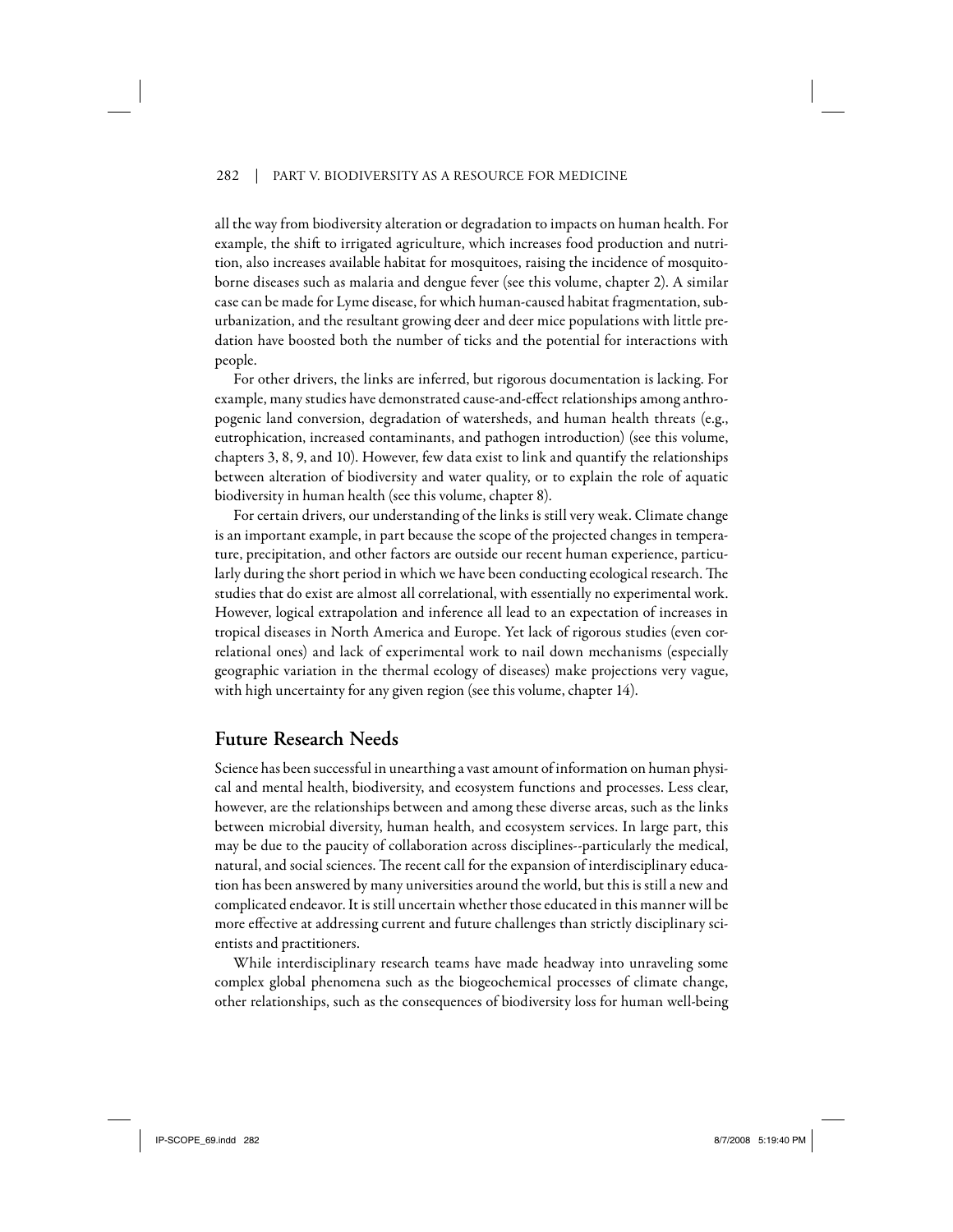#### 16. Human Health, Biodiversity, and Ecosystem Services | 283

and health, remain opaque. Identifying and mediating the trade-offs among global human population growth, agriculture, and maintenance of native biodiversity is becoming more urgent. Which land use practices will best serve human health (e.g., degrees of agricultural intensification) while maintaining current levels of biodiversity (e.g., location of agricultural land)? Can we apply biological and ecological knowledge to improve sustainability and avoid, or at least manage, irreversible changes in biodiversity, ecosystem functioning, and related factors affecting human health and well-being?

A few additional research needs stand out. The increasing scarcity of freshwater around the world, the concomitant loss of aquatic biological diversity, and the ongoing introduction of invasive plants, animals, and pathogens highlight the need for expanding investigations into the effects of altering biodiversity on ecosystem function, water quality, and disease transmission. Our knowledge of the functional effects of altered microbial communities on ecosystems, and ultimately on human health, lacks both depth and breadth and will require systematic investigation to fill this gap. Perhaps most challenging is gaining a better understanding of the ecological role of pathogens and the relative trade-offs between human health and well-being and conservation of biological diversity.

We also cannot overstress the importance of new, rigorous interdisciplinary studies that combine study of the autecology of diseases and their vectors in the wild, research on the ecology of disease transmission from the wild into human populations, and the study of societal susceptibility to potential new epidemics. This is a complex set of relationships, mediated in part by the health system in place, including the ability to recognize and treat diseases, to respond and adapt quickly, and to anticipate the potential spread of diseases into surrounding regions.

## **Global-Scale Challenges**

One critical factor that may be very difficult to predict is human reaction to future scarcity and stress in response to these interlocking challenges and trade-offs. In the short time that it has taken to write and edit this volume, biofuels have first been hailed and widely adopted as the solution to both fossil fuel shortages and greenhouse gas emissions, then broadly rejected as contributing to high food prices, scarcity, and starvation, and having a negative, or at best neutral, effect on net carbon emissions. Biofuel decisions, which may be distorted by political or economic crises, could have global-scale consequences for land use and the distribution of species.

In the background of the relationship between human health and biodiversity churns the continuing rapid growth of humanity. For at least the next 20 years, the net addition to population is projected to average 75 million people per year globally (United Nations 2007). Much of the population growth will occur in areas where human health is at greatest risk because of poverty and natural resource scarcity, and where there is the significant potential for disease transmission from the wild into human populations. The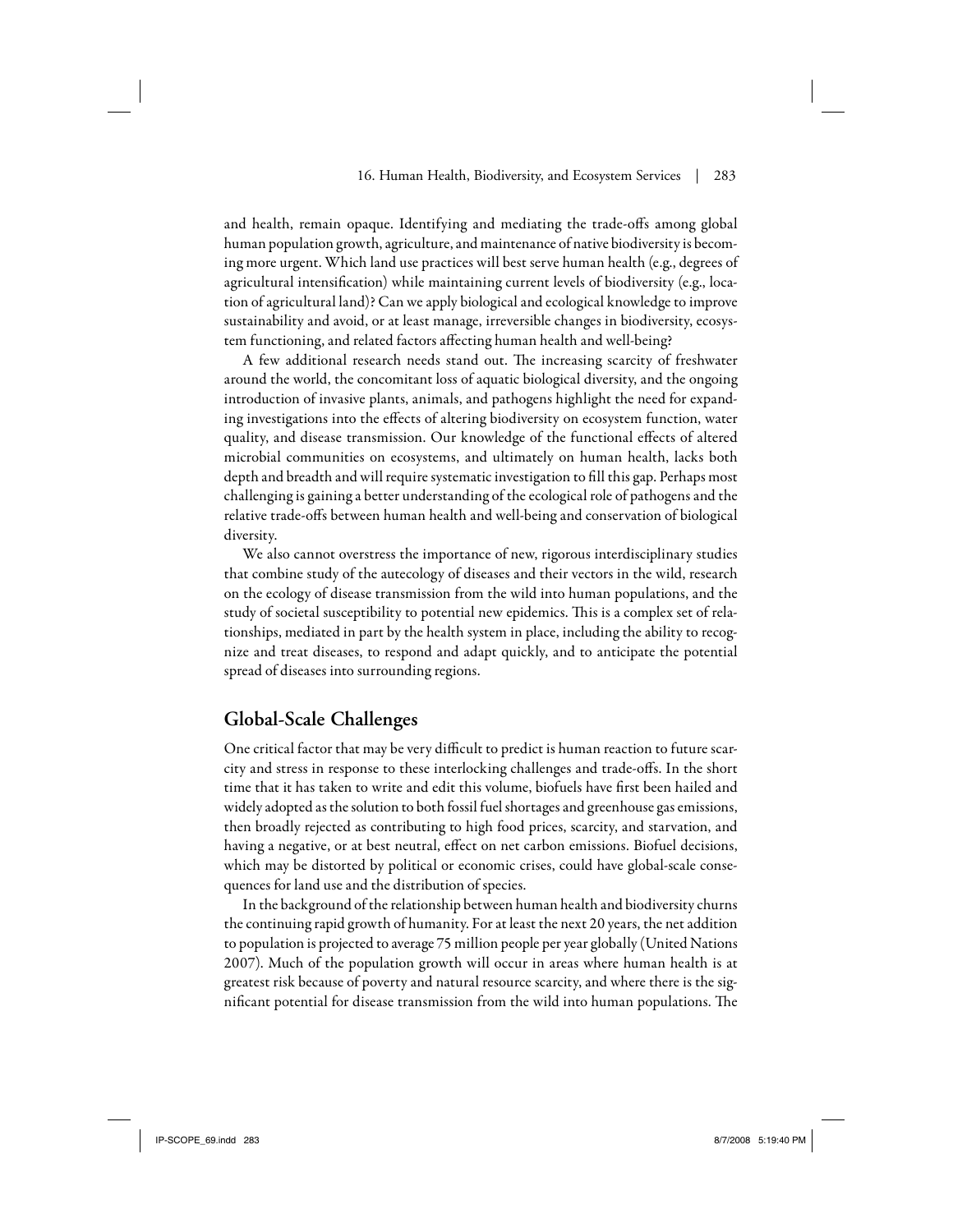#### 284 | PART V. BIODIVERSITY AS A RESOURCE FOR MEDICINE

trade-offs between human well-being and the competing uses of solar energy, resources, and physical space for food supply, energy production, ecosystem services, and biodiversity maintenance will become more difficult as the global population rises toward 9 billion over the next few decades. Those decisions may well be mediated more by political events and immediate crises rather than science or long-term ecological and social planning (see this volume, chapter 5).

As countries with large populations and rapid economic growth such as China and India move to the foreground of world leadership, the balance of trade and its pathways are shifting. With this change both the center of power for environmental policy and the philosophy behind it may also shift. It could also be the case that global corporations more than national governments control the future spread of species, particularly genetically modified organisms. The ecological and human health ramifications for the planet in the 21st century may be just as dramatic as those that occurred when the New World began to exchange species and diseases with Europe, Africa, and Asia several centuries ago (Mann 2005).

In the context of these changes in the distribution of species and the human forces shaping it, further development of the concept and practice of biosecurity is necessary (Meyerson, Meyerson, and Reaser, in press). Biosecurity should comprehensively address not only chronic threats such as invasive alien species that erode the security of natural resources, food resources, human health, and economy stability, but also acute situations such as sudden offers of aid in the form of seed in a famine or natural disaster.

Well-intentioned policy solutions may also have unforeseen effects. For instance, the Convention on Biological Diversity (CBD) has had unintended consequences not only for species, but also for the science needed to catalog and understand them. Some smaller nations, without the resources to assess their own biodiversity or the capacity to enter into international scientific collaborations under the CBD, have essentially closed their doors to foreign researchers. Meanwhile, logging and other practices that cause habitat destruction and species loss are much less constrained in practical terms (see this volume, chapter 15).

Similarly, long-term policy choices may be overtaken by events. In response to recent high food prices and food supply uncertainty, there appears to have been a significant decline in resistance to the use of genetically modified crops and organisms (GMOs). Faced with life- and health-threatening disruptions such as hurricanes or droughts and the possibility of starvation, concerns over the potential ecological effects of GMOs may be quickly put aside in favor of immediate food supply (Zerbe 2004). In a crisis, the factor that determines the introduction of new species or genotypes could well be the willingness of particular donors at that moment rather than consideration of long-term effects. In human society as well as in ecosystems, major disturbances can provide opportunities for the introduction of new species and diseases.

Our global-scale unplanned ecological experiment has been underway for centuries, since the development of worldwide trade routes (Mann 2005). It has accelerated with